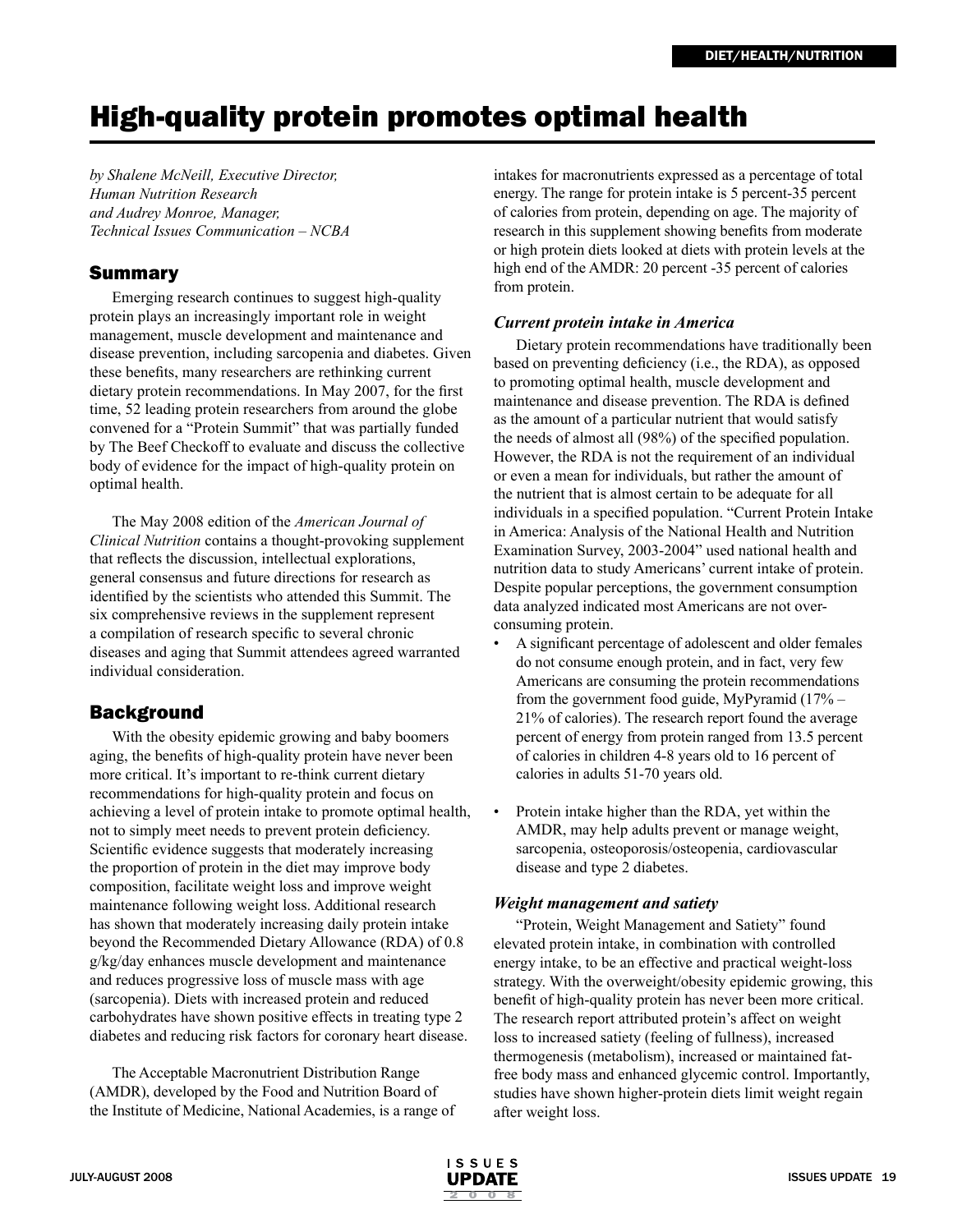- Research has shown high protein meals increase thermogenesis and energy expenditure. Animal protein had a greater positive effect than plant proteins.
- There is general consensus that permanent weight reduction is difficult to achieve with radical diet and lifestyle changes. A moderately higher-protein, energy-controlled diet may represent a feasible lifestyle adaptation that is more likely to result in improved weight loss and management.

## *Protein, muscle maintenance and sarcopenia prevention*

There are compelling data to support the ability of dietary protein to stimulate muscle protein synthesis and reduce muscle loss in aging individuals. However, "Role of Dietary Protein in the Sarcopenia of Aging" reported that 15 percent to 38 percent of adult men and 27 percent to 41 percent of adult women have dietary protein intakes below current recommended levels. This is particularly concerning as sarcopenia, or the progressive loss of muscle mass with age, is associated with a three- to four-fold increased likelihood of disability. One analysis estimated that in 2000, sarcopenia was responsible for \$1.5 billion in healthcare costs.

- The most practical means of increasing skeletal muscle protein for the majority of older adults is to include a moderate serving of high-quality protein in each meal.
- Recent data suggests a moderate 113 gram (4 ounce) serving of intact protein such as lean meat contains sufficient amino acids to acutely increase muscle protein synthesis by approximately 50 percent without exercise.

#### *Bone health*

Despite a widely held belief that higher protein intake has a detrimental effect on bone health, several studies actually have observed increased bone mineral content and decreased risk of fracture with increased protein intake. "Amount and Type of Protein Influences Bone Health" reported that research suggests dietary proteins are as essential as calcium and vitamin D for bone health and osteoporosis prevention.

- Protein and calcium intake interact positively to affect bone health, and intakes of both must be adequate to fully realize the benefit of each nutrient on bone.
- Optimal protein intake for bone health is likely higher than current recommended intakes, particularly for the elderly.
- Some studies found meat as a protein source is associated with higher blood levels of insulin-like growth factor 1 (IGF-1), which is associated with increased bone mineralization and fewer fractures.

#### *Heart disease and type 2 diabetes*

Protein intake higher than the RDA may help adults prevent or manage cardiovascular disease and type 2 diabetes. "Protein in Optimal Health: Heart Disease and Type 2 Diabetes" reported diets with increased protein and reduced carbohydrates reduce risk factors for coronary heart disease (CHD) including reducing serum triacylglycerol, increasing high density lipoprotein (HDL or "good cholesterol") and reducing blood pressure. Diets with increased protein and reduced carbohydrates have also been investigated for treatment of type 2 diabetes with positive effects on glycemic regulation.

- Studies evaluating health risks across the range of protein intakes found individuals with the highest protein intake had the lowest risk for CHD and the highest quality diets.
- Earlier associations of dietary protein or protein foods with CHD may have been due to coincidental relationships with other modern lifestyle factors, such as total energy intake, daily physical activity, stress, inconsistent meal patterns and convenience foods.

#### *Protein quality and optimal needs*

"Protein Quality Assessment: Impact of Expanding Understanding of Protein and Amino Acid Needs for Optimal Health" assessed protein quality and dietary recommendations and found increasingly complex roles for protein and amino acids in, among other health benefits, regulating body composition and bone health, gastrointestinal function and bacterial flora and satiety. The research report found protein quality is as important as adequate quantity to achieve optimal health. Animal protein foods such as beef, pork, eggs, fish, poultry and dairy products are essential sources of high-quality protein.

- There is strong emerging evidence of a positive role for protein in promoting optimal health at intakes beyond the RDA of 0.8 g/kg/day.
- Evidence suggests quality is important not only at the RDA, but also at higher intakes.

## *What is high-quality protein?*

When it comes to choosing proteins, it's important to realize that all proteins are not created equal. High-quality or complete proteins contain all the indispensable amino acids in the appropriate amounts needed by humans. The quality of a protein is also related to its digestibility, and animal proteins are highly digestible. For example, meat and cheese have a digestibility of 95 percent, whereas cooked split peas are about 70 percent digestible.